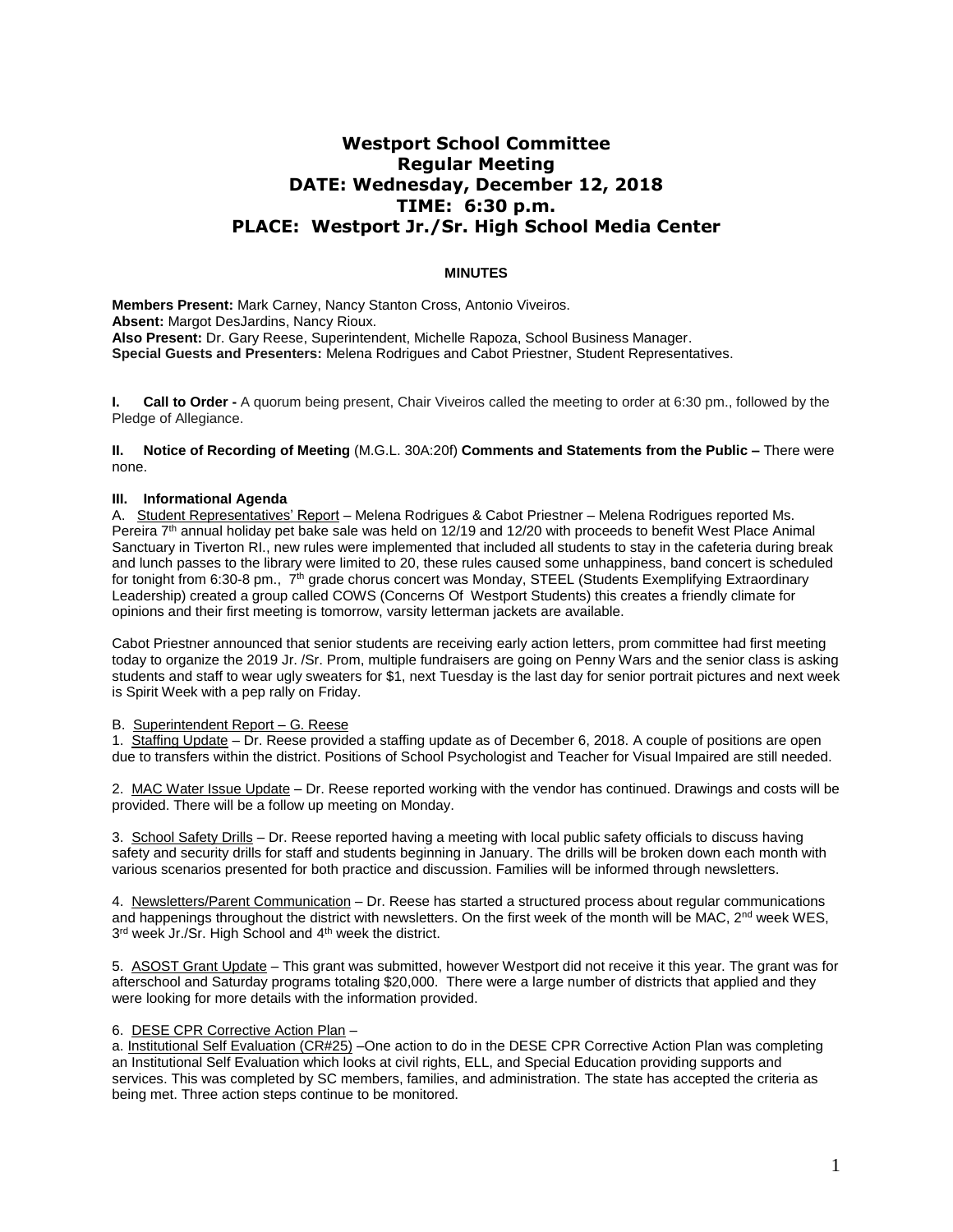C. Acknowledgement of Community Grant – Dr. Reese announced receiving this grant at WES. The grant is a literacy challenge for students and staff to read for pleasure and awards \$500 for purchase of supplies. The committee acknowledges the grant.

D. FY20 Budget Presentation – Mrs. Rapoza presented the FY20 Preliminary Budget which explained increases to salaries and expenses. Mrs. Rapoza reported the budget figure to be \$18,781,131 representing a 3.6% increase from last year's budget. The Town is only allotting a 2.9% or \$535,850 increase leaving the budget short \$112,637.

1. Budget PowerPoint Presentation - This is scheduled for January 9, 2019.

2. School Narratives – Administration and department heads will present their narratives on January 9, 2019. On January 23, 2019 a Budget Hearing will take place to gather community input.

Mrs. Rapoza will be working on the budget books for distribution to the SC by January 4, 2019. Dr. Reese shared his goal is to get the community to better understand the school budget and plans to speak to multiple groups of people at different locations such as MAC, WES and the Council On Aging.

E. Discuss Policy KF – Community Use of School Facilities and Form – Dr. Reese stated this policy was brought forward last month for a first read. Discussion on the changes include evaluating what is a worthy purpose, add language for a waiver request and change wording from "parks and playgrounds activities" to "town recreation". The use of facilities charges are accurately reflected. The present policy does not have a waiver request and the present procedure is that the Superintendent accepts requests, then it goes before the SC for approval. Ms. Stanton Cross suggested to obtain neighboring districts waiver forms to review. Dr. Reese will craft language that waivers can be requested at the discretion of the SC.

F. School Building Committee Update – Dr. Reese reported having walkthroughs with the OPM and Architect with the focus on electrical technology and identifying infrastructure. Chair Viveiros reported that abatement of the middle school is going on with yellow rope around the school. Demolition is scheduled to begin soon and will run through the end of March. The school building project is on schedule with the next SBC meeting taking place on December 19.

G. Central Office Location and New School – Discussion took place on potential options for a central office location. A few options mentioned were to remain in the high school, use MAC pods, lease space somewhere else in town, and the campground property. Mrs. Rapoza will get information from the modular company on costs to lease with an option to purchase. No decision can be made at this time and options still need to be explored.

H. School Committee Attorney – Dr. Reese mentioned a need to establish a procedure to explore looking for a new law firm. Ms. Stanton Cross is interested in taking part in this. Chair Viveiros will ask Ms. DesJardins and Mrs. Rioux if they would also like to participate.

 A motion was made to form a subcommittee and get recommendations for a law firm. Motion by Carney, seconded by Viveiros 3/0/0

**IV. Action Agenda** A. Review and Act on WJRSRHS 2020 Germany, Czech Republic, Poland, and Hungary Field Trip – 2020 - Dr. Reese will be looking to add an administrator to the trip. A motion was made to give preliminary approval and move forward with the trip. Motion by Stanton Cross, seconded by Carney 3/0/0

B. Review and Act on WJRSRHS DECA Field Trip Gr. 9-12 - Hyannis, MA - January 10 2019 to January 11, 2019. A motion was made to approve the WJRSRHS DECA Field Trip Gr. 9-12 - Hyannis, MA - January 10, 2019 to January 11, 2019.

Motion by Stanton Cross, seconded by Carney 3/0/0

C. Minimum Wage Increase Effective January 1, 2019

1. Substitute & Part-Time Rates – Dr. Reese presented the adjusted rates to be in compliance with the Minimum Fair Wages Law to be \$12.00 per hour effective January 1, 2019.

A motion was made to accept the minimum wage increase effective January 1, 2019.

Motion by Stanton Cross, seconded by Carney 3/0/0

D. Review and Act on Minutes of Wednesday, November 14, 2018 – A motion was made to approve the minutes of Wednesday, November 14, 2018. Motion by Carney, seconded by Stanton Cross 3/0/0